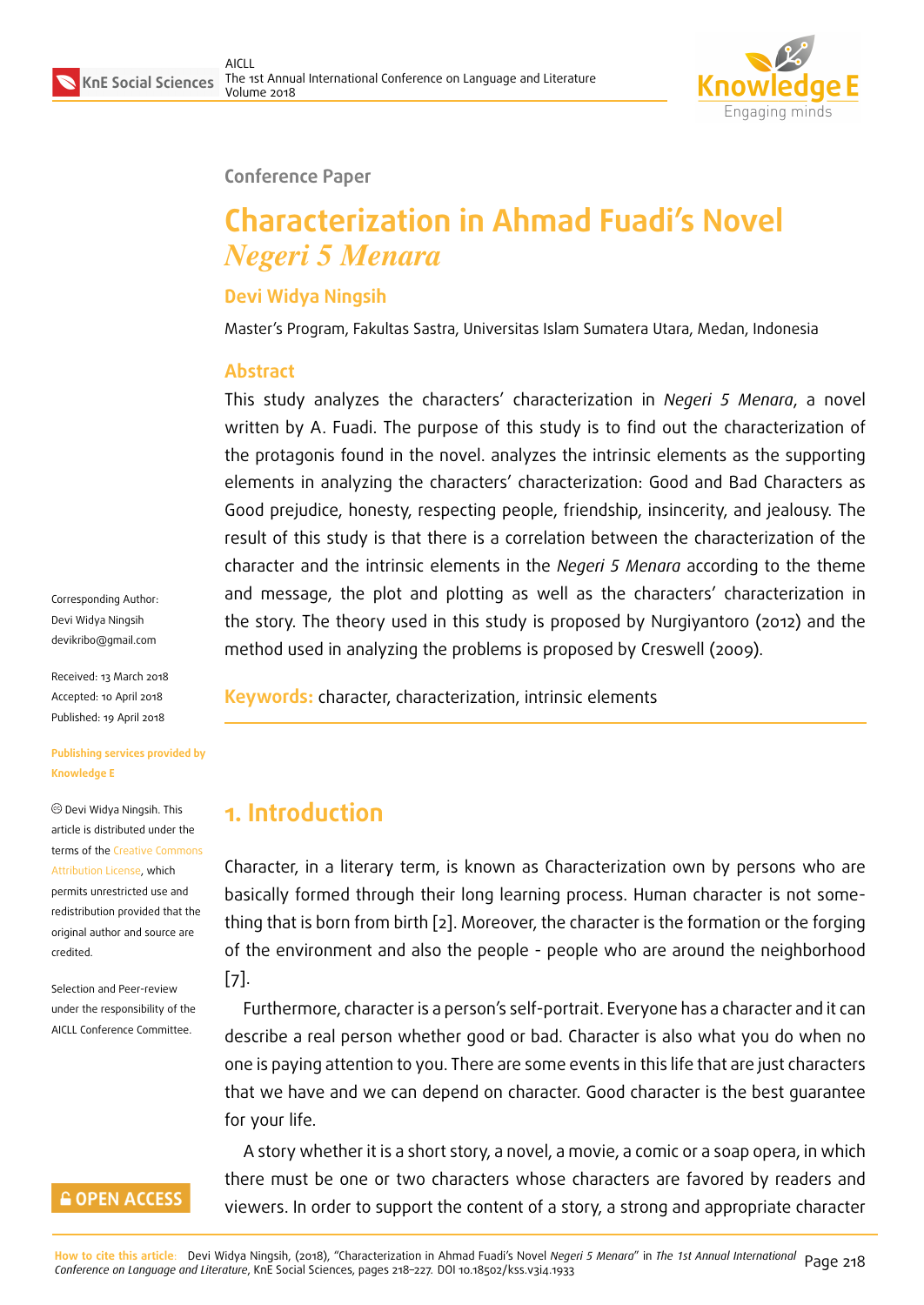

with the story is necessary and very important. Although making the character seems easy, but in fact just the opposite. Building the character of the story is difficult. Leaving it out of the story is just as difficult.

Characterization becomes one of the strengths from this Ahmad Fuadi's novel *Negeri 5 Menara* because without a strong character of each character, the story would not have the impression for the reader. Some important characters make the story more interesting. For that, the author is very interested in analyzing the characterization of the protagonist's character, Alif, in the novel *Negeri 5 Menara* because the protagonist's character that exist in this story show a very unique characterization that also needs to be emulated by others.

The problems raised above will be analyzed using a qualitative approach supported by Creswell, John W. (2009). This qualitative approach will help the author express his idea or idea to the problem being analyzed. The characterization theory proposed by Nurgiyantoro (2012) is also used to support the understanding of the problem to be studied.

## **2. Literature Review**

#### **2.1. Character**

A character is a fictitious individual who experiences an event or treatment in various story events. A character is an actor who carries an event in a fictional story so that the event is able to establish a story (Nurgiyantoro, 2012: 165). People in general are human beings, but can also be animals or objects that are inserted. According Nurgiyantoro (2012: 165) the term character refers to the person, the perpetrator of the story. This is in line with Abrams's opinion in (Hazlitt, H. 2012: 79) the character of the story is the person who is featured in a work of narrative or drama, which the reader is interpreted to have a certain moral quality and tendency as expressed in speech and what is done in action. The character is the person. As the subject that moves the story events, the character is of course equipped with a certain character or characteristic.

Based on the above understanding, it can be concluded that the character is a fictional individual who has a certain character and behavior in the story. People are not always human-shaped, but can also be animals or objects that have human nature.

From the above explanation, something that can explain the character is distinguished in several types as follows: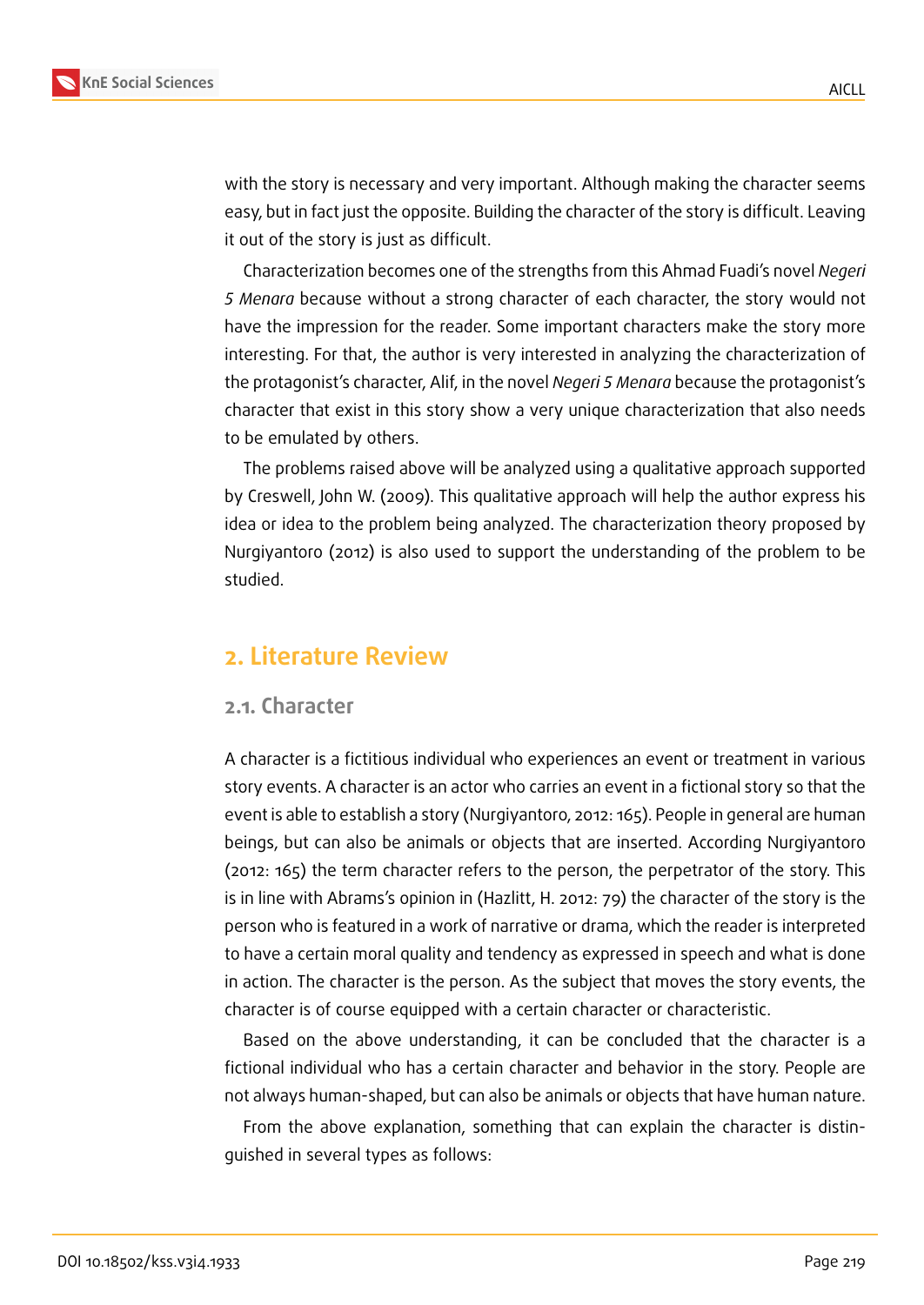#### **2.2. Characterization**

According to Jones in Nurgiyantoro (2012: 165) characterization is the depiction of a clear picture of someone displayed in a story. Characterization is the depiction of story characters, both the state of birth and the mind can be, views of life, attitude, beliefs, customs, and so forth.

Characterization is also often equated with the character and character that is pointing at the placement of certain figures with certain characters in a story. (Nurgiyantoro 2012: 165). Based on the above understanding can be concluded that the characterization has a different understanding with the character. Characterization is the characteristic portrayal of the character both inward and inner in a story [9].

Characterization is a literary device that is used step-by-step in literature to highlight and explain the details about a character in a story. It is in the initial stage in which the writer introduces the character with noticeable emergence. After int[ro](#page-9-2)ducing the character, the writer often talks about his behavior; then, as the story progresses, the thought-processes of the character.

#### **2.3. Types of characterization**

An author can use two approaches to deliver information about a character and build an image of it [7]. These two types of characterization include:

1. Direct or explicit characterization

This kind [of](#page-9-1) characterization takes a direct approach towards building the character. It uses another character, narrator, or the protagonist himself to tell the readers or audience about the subject.

2. Indirect or implicit characterization

This is a more subtle way of introducing the character to the audience. The audience has to deduce for themselves the characteristics of the character by observing his/her thought process, behavior, speech, way of talking, appearance, and manner of communication with other characters, as well as by discerning the response of other characters.

### **2.4. Prejudice**

Prejudice is a noble character. Many people have not understood the truth. It is actually prejudice to believe in what is worthy of others, both by its name, nature and deed.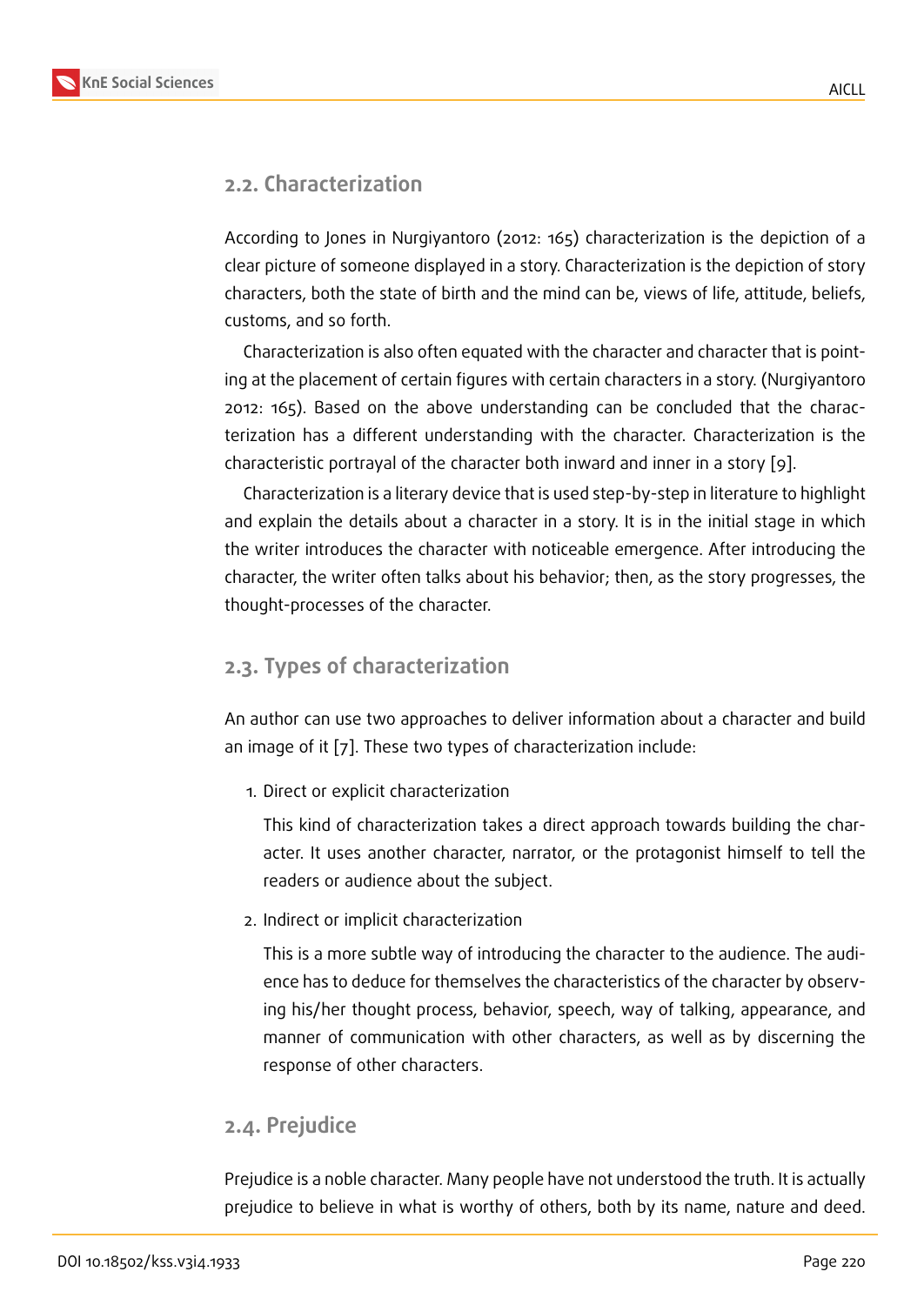Likewise we believe what is contained from its great influence. Like the belief that others love our dear ones, forgive them when they repent and come back, and receive from them their allegiance and worship.

#### **2.5. Honesty**

Honesty is an inherent trait in a person and is an important thing to do in everyday life. Honesty itself comes from the word honest. Honest is the sincerity of the heart, not lie, straight heart, trustworthy words and not cheating.

#### **2.6. Respect**

Respecting others is one effort to foster harmony and harmony of life between human beings to realize a life of society that mutual respect and appreciate in accordance with the dignity and degree of a person as a human being. Growing respect for others is a commendable attitude because they are a personal reflection of their creator as a human being who wants to be respected.

#### **2.7. Friendship**

Friendship or friendship is a term that describes the behavior of cooperation and mutual support between two or more social entities. In this sense, the term "friendship" describes a relationship involving knowledge, appreciation and affection.

### **2.8. Sincerity**

Sincerity is a good intent with accompaniments of selfless giving. Often sincerity exists between rocky streets, because of shocks and struggles of interests. Many people try to be sincere, but Sincerity finally mjd said succumbing, this is sincere that does not come from strong intention. Sincerity is not only by way of "Giving", but also "Receiving", good intentions, straight and sincere.

#### **2.9. Jealousy**

The word jealousy comes from Greek zelos which shows an attempt to emulate or exceed, to show the spirit and intensity of feeling [8]. Knox (1994) defines jealousy as an emotional reaction to a relationship that is perceived as threatened with loss.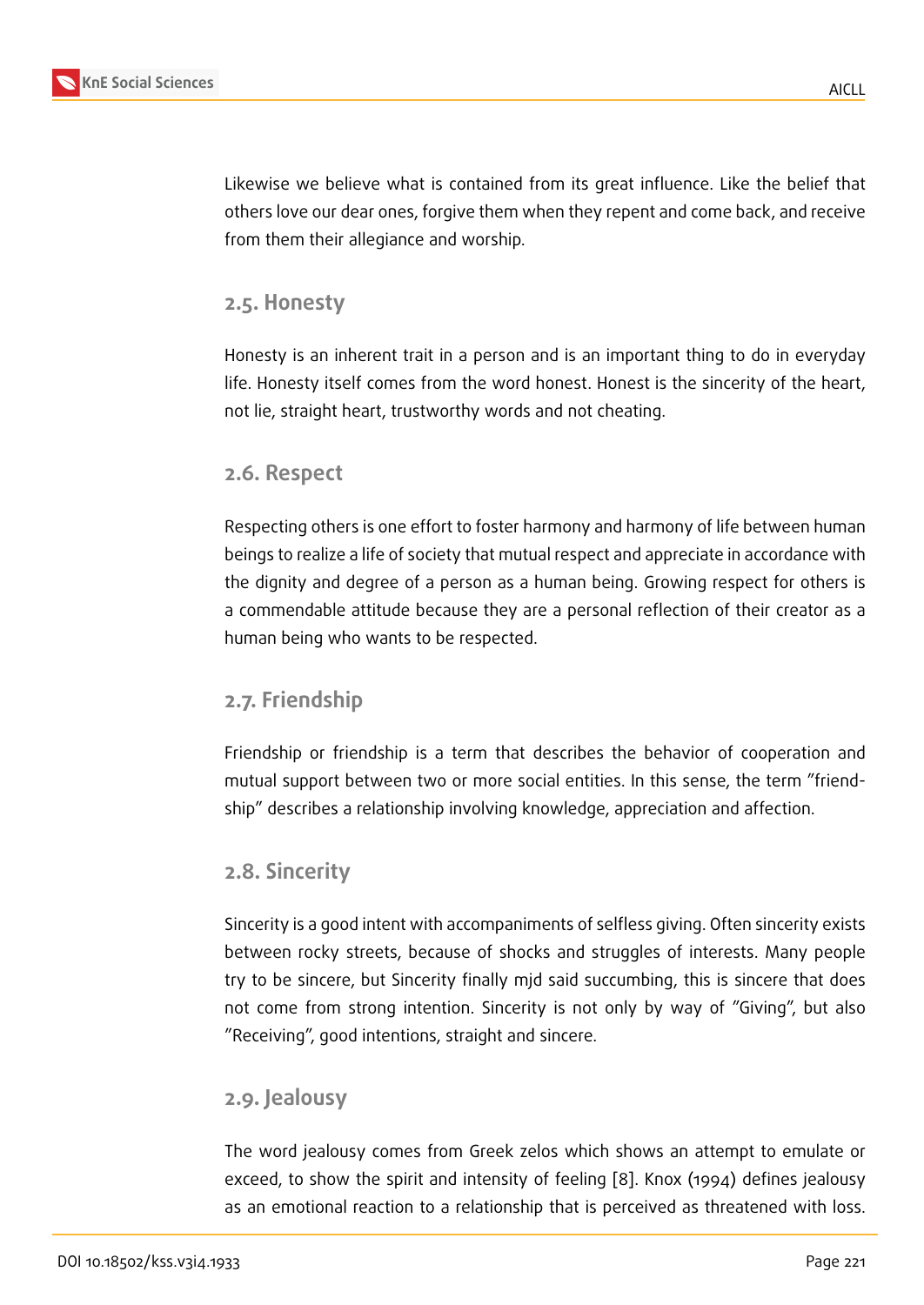

Salovey (1991) later added that jealousy is an emotional experience when one feels threatened by the loss of an important or meaningful relationship with another person (his partner) against his "rival" or rival.

# **3. Research Method**

This study uses qualitative methods as an analysis technique proposed by Creswell, John W. (2009: 19). Creswell stated that qualitative analysis methods give researchers the opportunity to use their brilliant idea to prove the problem. In this case, the description of the type of mental disorder of the main character and the symptoms will be discussed and analyzed based on data obtained from the novel itself, from relevant books and other sources.

The data analysis is conducted by classifying the obtained data based on the research problem. The analysis focuses on the protagonist's, Alif's characterization in Ahmad Fuadi's novel *Negeri 5 Menara*.

## **4. Discussion**

#### **4.1. Good characterization**

#### **4.1.1. Good prejudice**

Good prejudice is someone thinking good of another person for his belonging to a certain race, or for having different religious beliefs. It is wise for a person to have good prejudice of someone without ever acting on it.

In *Negeri 5 Menara*, Alif, the protagonist, begins to get good prejudice to all problems that he faces. He begins to have positive thinking, and to realize that such this character can bring goodness. Therefore, he studies good prejudice in his heart and mind. It is shown below.

"I would have just presumed that my prayers would be answered. But praying alone did not feel sufficient. I declared that I add an additional night prayer called *SunnahTahajjud* at two o'clock every morning. (Fuadi, 2011: 183)

It shows that Alif begins to make commitment that he must have positive thinking in his daily life so he keeps improving his prayer and he believes that his prayer will be answered by God.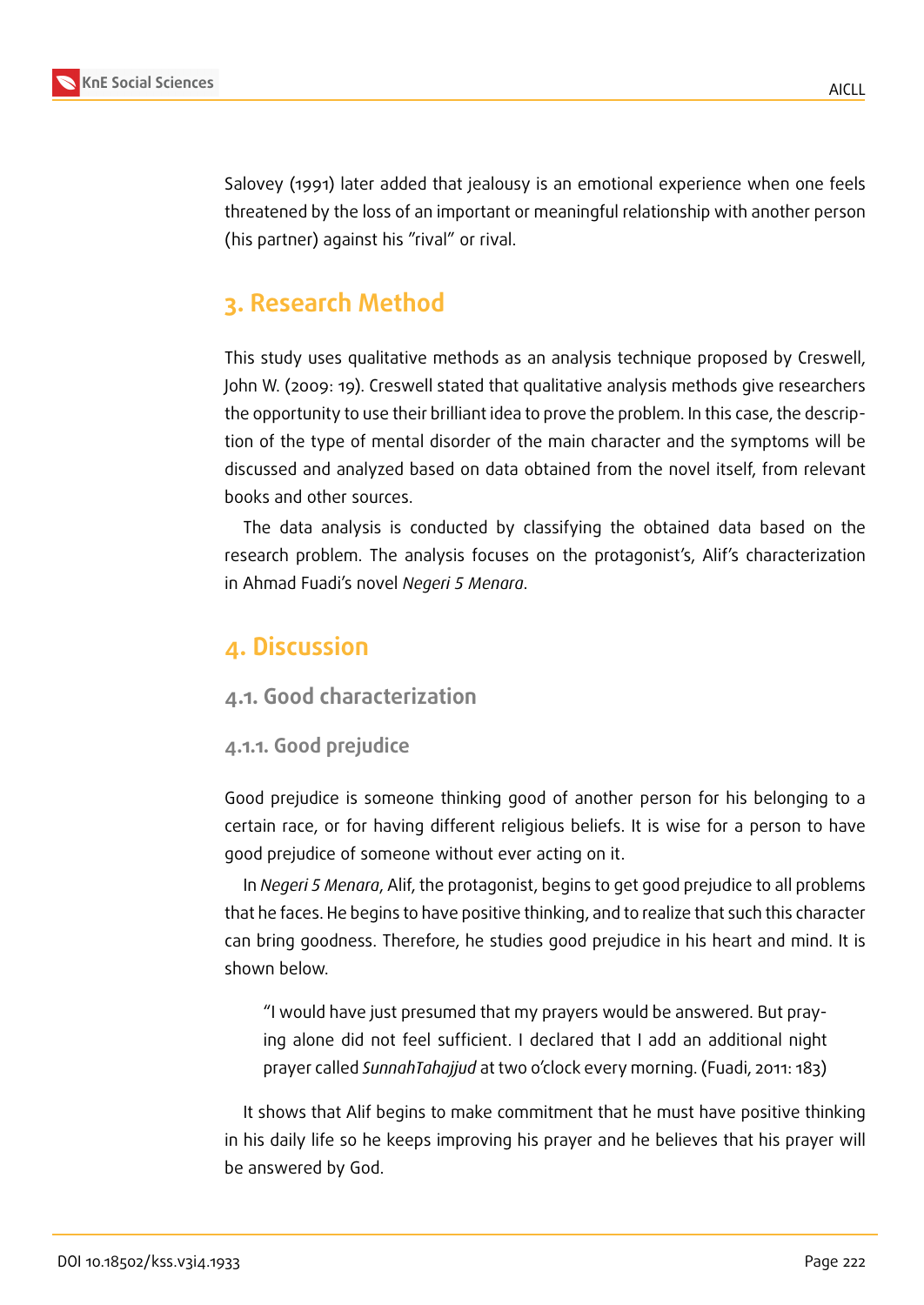#### **4.1.2. Honesty**

Alif and his friend make a mistake again and Tyson knows it. Then, Tyson asks some questions, and Alif answers honestly although he feels disobedient to the rule but he does not tell a lie. It is shown below.

"What did you do wrong!?"

"Sorry, sorry, we are late. But only a little, just five minutes. We had to carry these heavy cabinets from the field.

"For how long have you all been official students at MP?" he said, cutting me off.

"T-two days, kak," I answered shakily. (Fuadi, 2011:62)

According to the above quotation, it is clear that they disobey the rule at MP. They break the prayer time, so they get punishment from Tyson. This is one of the discipline forms from MP rules. The discipline can be also shown below.

"Have you ever gone to the MP court and gotten a punishment?" he asked. A lot of hands, including mine, went up. (Fuadi, 2011:101)

From the above, it can be seen that the discipline is applied for all students, and all students have got punishment. The discipline can improve their character.

**4.1.3. Respecting people**

Alif's father visits him and Alif asks a question in his heart why his father visits him suddenly. He respects his father and welcomes him as soon as he arrives. It is shown below.

I kissed his hand and sat down beside him, somewhat lethargically. Father just laugh silently and said, "Durian is season back in the village now," what does that have to do with his coming? Nothing. I knew well that when father spoke out of context, it meant he was nervous and looking for a way to start a conversation. (Fuadi, 2011: 351)

The above quotation shows that a father is a figure who protects and nurtures the well-love to his wife and children. He is even willing to do anything and sacrifices everything for the sake of the people he loved. Father is also a person who has never thought of himself. The only thing he thinks of whether the people he loves fell happy.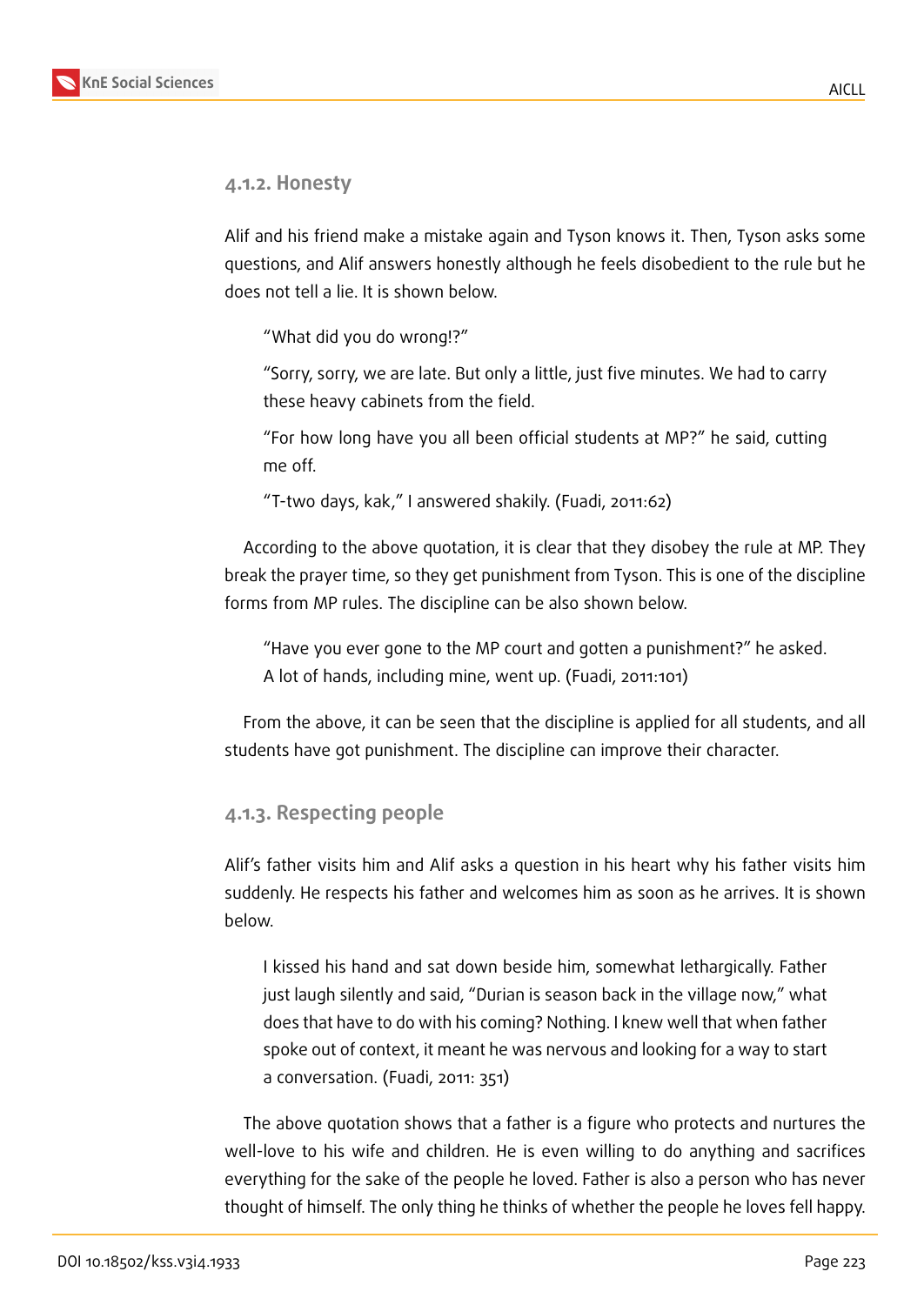

A father is also a person who is responsible. He never throws the duties and obligations to others, to the wife, and especially to children. And a father is also a person who is wise, capable to address all the issues with a clear mind and heart, and capable of taking decisions by considering various aspects and perspectives. It is a strict father in making policies, decisions, and actions. Although it may be a little hurt those who love her, all are done for the goodness and happiness of the people whom he loves. A father never retracts his words, never reneges on his promised, and will always strive to keep his promise despite any difficulty. A father loves his wife and children with sincere and honesty. He loves his family with all his soul. He never hurts the people that he loves so much. A father never blames his wife and children. He always blames himself when treating his wife and children badly. Because he realizes himself as a leader, he cannot always educate children and wife well. That is why a child also has to respect his father.

#### **4.1.4. Friendship**

Alif and his friends begin to make friendship, and they are always together. They are also roommates. When they are asked to buy anything that they need, they agree to go shopping together. It is shown below.

Atang, Dulmaji, Raja, Baso, and Said turned out to be my roommates. We agreed to go shopping together. (Fuadi, 2011: 56)

The above statement shows that friendship is a term that describes the behavior of cooperation and mutual support between two or more social entities. In this sense, the term *friendship* describes relationship that involves the knowledge, appreciation and affection. Companions will welcome the presence of each other and show loyalty to one another. Their tastes are usually similar and may converge, and they enjoy the activities they love. They will also engage in mutual helping behavior, such as the exchange of advice and helping each other in trouble. A friend is one who exhibits reflective behavior. But for many people, friendship is often nothing more than a belief that someone or something will not harm or hurt them.

Often there is a presumption that a true friend could express deepest feeling, which may not be disclosed, except in circumstances that are very difficult, when they come to help. To compare with personal relationship, friendship is considered closer than just an acquaintance. Friendship and acquaintance differ in the level of intimacy. For many people, friendship and relationship between contacts are in the same continuum. Friendship is also shown below.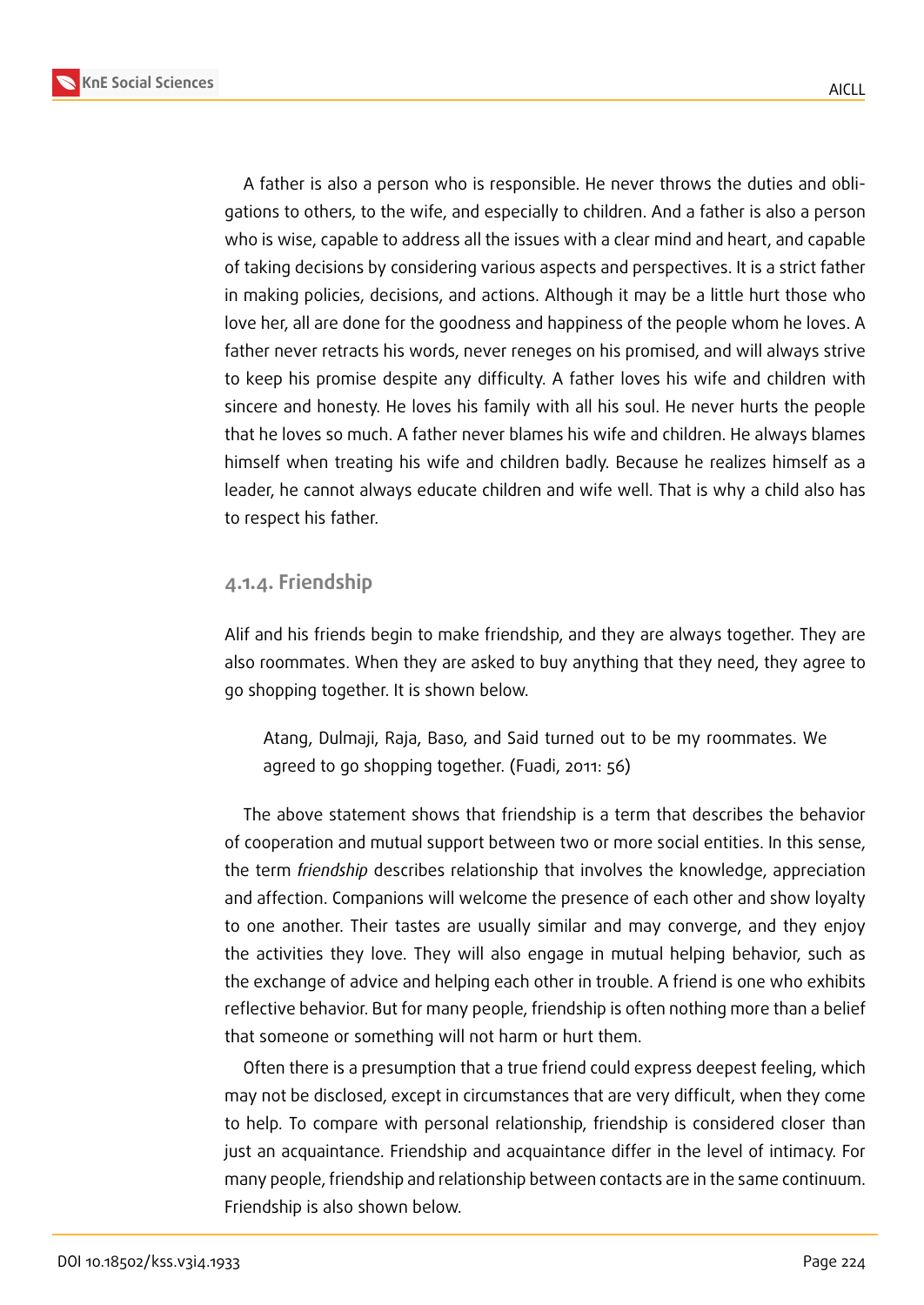

We so frequently gathered at the base of the *Menara* that our other friends dubbed us the fellowship of the *Menara*. We happily accepted the title. Said even came up with the idea of a code name for each person. We called Said Menara One, Raja Menara Two, me *Menara* Three, Atang *Menara* Four, Dulmajid *Menara* Five and Baso *Menara* Six. (Fuadi, 2011: 88)

The quotation above describes that Alif and his friend make a new group. The group is named *Sahibbul Menara*, and it is also as the symbol of their friendship. Said even comes up with the idea of a code name for each person. They call Said *Menara Satu*, Raja *Menara Dua*, Alif *menara Tiga*, Atang *menara Empat*, Dulmajid *menara Lima* and Baso *menar Enam*.

#### **4.2. Bad characters**

#### **4.2.1. Insincerity**

Alif, indeed, does not want to continue his school to Java due to the fact that he never thinks of going there. However, he has no choice, so he decides to follow his parents' willingness although he will have a hard life condition out there. This matter is regarded to be an insincerity that comes up from his deepest heart. If he rejects his parents' wish, he is afraid he will be accused of not being faithful to his parents, as shown in the following quotation.

It wasn't happiness, but a strange pain in my chest upon hearing their agreement. This clearly wasn't my first choice. In fact, even I wasn't completely convinced of my decision. This was a half-hearted decision. (Fuadi, 2011: 13)

Indeed, Alif never dreams of entering a religious school. For him, his parents have taken an unfair decision to him. Of course, he will be far away from them and live like in a jail. He is quite doubtful not only with his own ability but also with his own preparation. Still, he has no courage to argue with his parents to call off their wish. Alif really knows that his parents get the information about religious school from his uncle that make his parent highly interfered. He does not dare of taking decision for not to obey his parents, and he, therefore, insincerely tries to follow parents' willingness. The quotation below verifies this matter.

I was the darling son who always wholeheartedly obeyed Amak. This obedience changed to irritation when I was required to go to religious school. But in the end, I was still willing to follow her orders, but my heart was upset. (Fuadi, 2011: 132)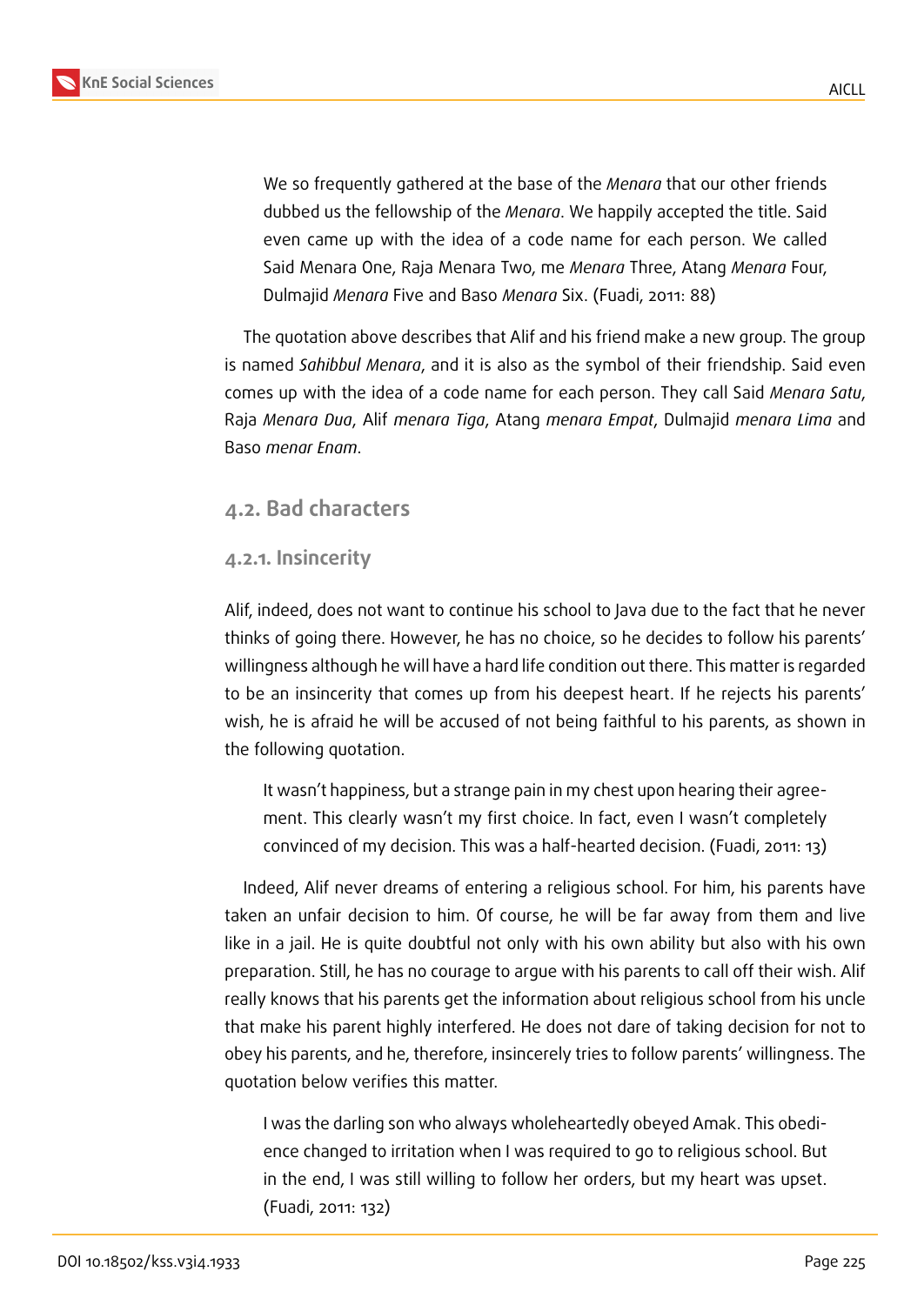

Based on the quotation above, Alif is irritated not only with parents' order but also with the way how he would follow his decision to realize it; meanwhile, he finds it hard to run away from it due to being afraid of sin if the disobedience flashes on his heart. It does not mean that he hates Islamic teachings, but it is a matter of interest in being a successful man in future. His disappointment really appears in his eyes; however, he has no courage to get involved in quarrelling with his own parents. He respects all his parents do to him, and there is no way to reject their wish.

**4.2.2. Jelousy**

Alif is still sad when he gets a letter from his best friend Randai because he always remembers Randai. Randai continues his school without any obligation that must obey his parents' willingness. As a result, Alif feels jealous with Randai. It is shown below.

"I read the letter one more time. I was happy to get a letter from an old friend and hear of his happiness at his new school, but I also felt a mixture of jealousy and sadness. The plan to go to public high school had been my plan too. While Randai was having fun at this orientation, I was busy getting my ear tugged and being a jasus. (Fuadi, 2011: 96 – 97)

According to the above quotation, Randai looks happy with his school while Alif is very sad with his parents' decision. He must face punishment at MP, but he cannot do anything.

## **5. Conclusion**

After analyzing the novel of *The land of Five Towers* by Ahmad Fuadi. It can be categorized as a good novel because it has many values of the character's characterization, which can be applied in our daily life, especially the good characterization of the protagonist, Alif. On the contrary, some of the characterizations of the protagonist are not suggested to be followed for they can be bad patrait to the one who follws them.

The good characterizations found in the novel can be categorized the good the social and religious aspect. The novel tells how important we learn the goodness from the former, take all of our experience as a school of life, spend our life for goodness and create peace, harmony life and help each other. The readers of the novel are suggested to pay attention to the good aspects of characterizations and to make the aspects as guidance.